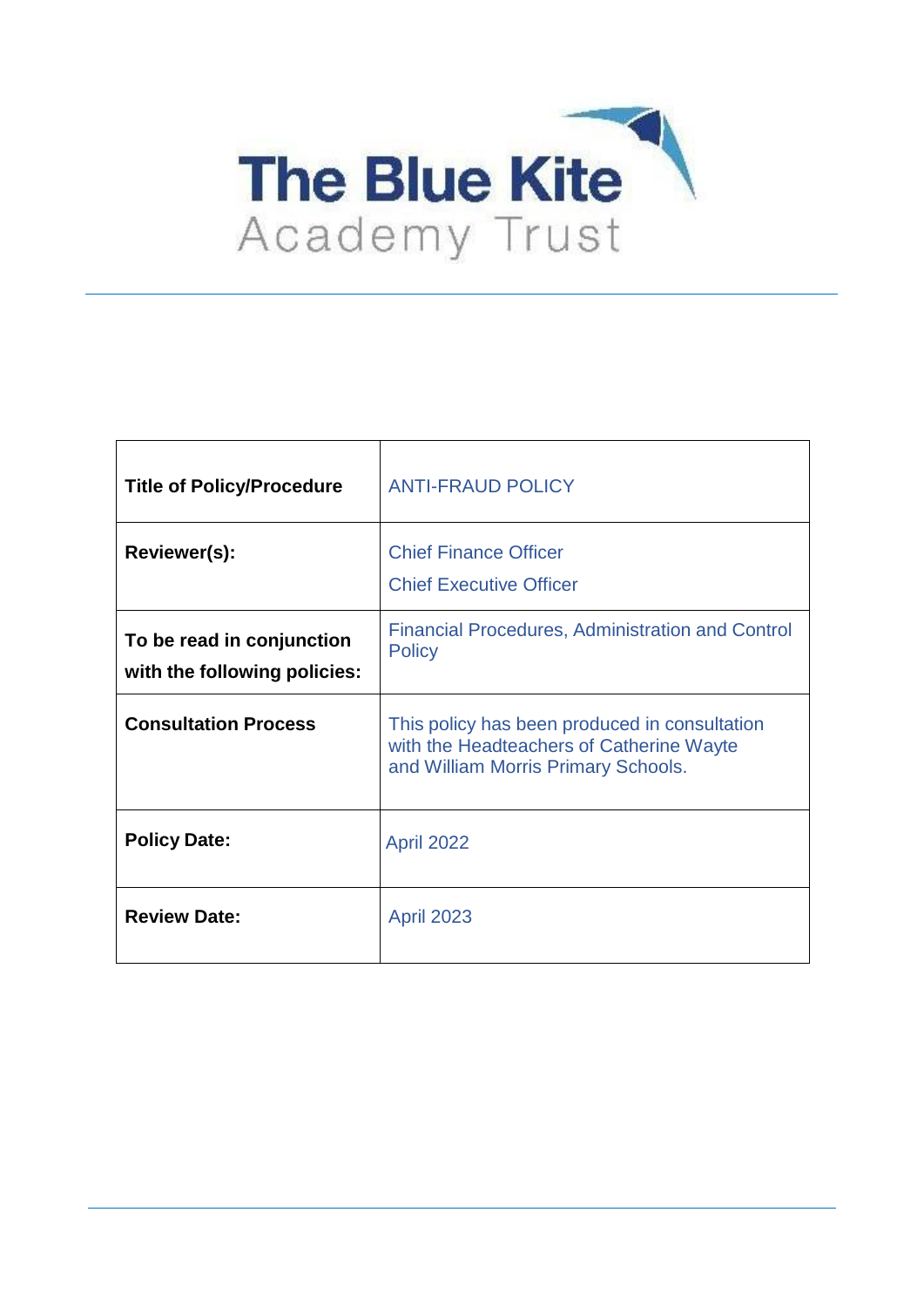### **1. Introduction**

1.1 The Blue Kite Academy Trust (the Trust), requires staff at all times to act honestly and with integrity and to safeguard the public resources for which they are responsible. Fraud is an ever-present threat to those resources and therefore must be a key priority for staff to be aware of. The Trust will not accept any level of fraud or corruption; consequently, any concerns or suspicions of such issues existing will be thoroughly investigated and dealt with appropriately and any resultant action likely to be considered under the category of gross misconduct and referred to the police.

The purpose of this document is to set out the Trust's responsibilities regarding the prevention of fraud and the procedures to be followed where a fraud is discovered or suspected. This policy supplements the Trust's policies on Whistleblowing, Disciplinary, Code of Conduct and Fraud Response Plan (see section 6 of this document) and its Financial Procedures Manual and, as such, these should be read in conjunction with the Anti-Fraud Policy.

1.2 The Education Skills and Funding Agency (ESFA) also adopts a serious approach to such matters; the Academies Financial Handbook 2021 indicates (section 6.11) the ESFA will not tolerate fraud.

*'Academy trusts must be aware of the risk of fraud, theft and irregularity and address it by putting in place proportionate controls. Trusts must take appropriate action where fraud, theft or irregularity is suspected or identified.*

*The trust must notify ESFA if any instances of fraud, theft and/or irregularity exceeding £5,000 individually or £5,000 cumulatively in any academy financial year. Any unusual or systematic fraud, regardless of value, must also be reported.'*

#### **2. Fraud, Corruption and Other Irregularity**

2.1 The Fraud Act 2006, came into force on the 15th January 2007, and fraud has been given a legal definition. The act introduces provision for a general offence of fraud which is broken into three sections

- Fraud by false representation
- Fraud by failing to disclose information
- Fraud by abuse of position
- Fraud by false representation

This occurs where a representation is made dishonestly and is made with the intention of making a gain or causing a loss or risk of loss to another.

A representation is defined as false if it is untrue or misleading and the person making it knows that it is, or might be, untrue or misleading. Representation can be stated by words or communication by conduct i.e. written, spoken or by electronic means.

• Fraud by failing to disclose information

Fraud by failing to disclose information details that a fraud will have been committed if a person fails to declare information which he/she has a legal duty to disclose. The person therefore acts dishonestly and intends to make a gain for himself/herself, whilst causing a loss to another or expose another to the risk of a loss.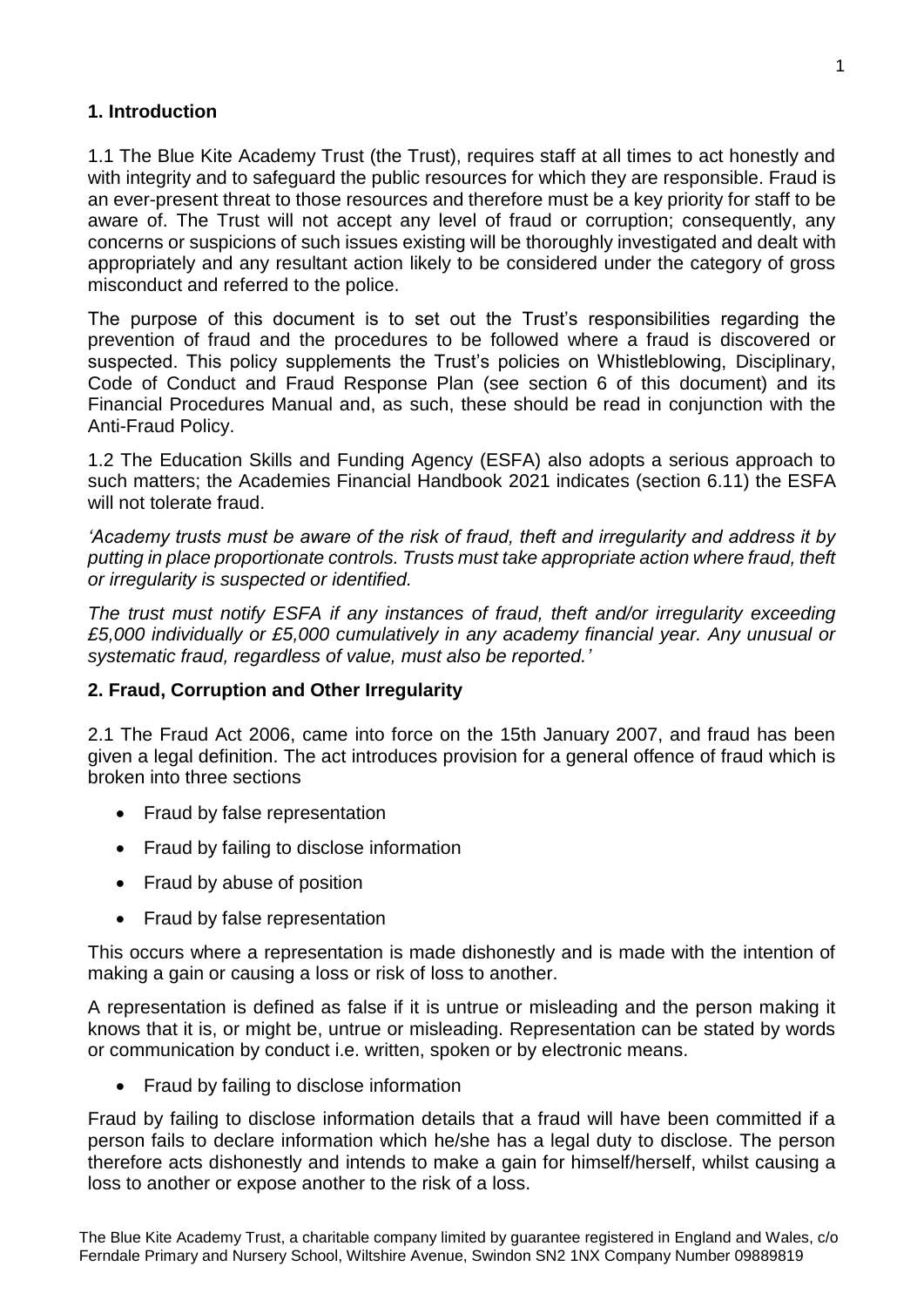• Fraud by abuse of position

Fraud by abuse of position occurs where a person who is in a privileged position, acts dishonestly by abusing the position held; and by doing so, fails to disclose to another person, information which he/she is legally required to disclose. The dishonest act will have occurred with the intention of making a gain for himself/herself or another. Alternatively, it may be with the intention of causing a loss or risk of loss to another. The offence may be committed by omitting to make a declaration as well as by an act.

2.2 The introduction of the Fraud Act 2006, does not prevent the prosecution of offences under the various Theft Acts and Forgery and Counterfeiting Act, e.g., theft, counterfeiting and falsification of documents.

#### 2.3 Corruption

Corruption is a specific type of fraud and involves:-

*'The offering, giving, soliciting or acceptance of any inducement or reward which may influence the action of any person.'*

Corruption involves two or more people. Corruption does not always result in a loss; indeed, the corrupt person may not benefit directly from their deeds.

#### 2.4 Irregularity

An irregularity may be any significant matter or issue, other than fraud or corruption, which is so defined and prescribed by the Trust as to fall within the 5 general principles of this Policy and which may warrant consideration or investigation under the related Fraud Response Plan.

For example, an irregularity may be where a member of staff makes a genuine error or mistake in the course of their duties/responsibilities, but where this error or mistake is subsequently hidden from the Trust, perhaps to the on-going detriment to the Trust. Additionally, an irregularity may also involve consideration of the possible inappropriate use of Trust funds or assets, but which may not technically constitute fraud or corruption.

# **3. The Trust's Responsibilities**

3.1 Overall responsibility for dealing with fraud and corruption rests with the Chief Executive Officer (The Academy's Accounting Officer).

3.2 As the Academy's Accounting Officer, the responsibilities of this post include;

- Establishing and maintaining a sound system of internal control to prevent fraud
- Establishing effective financial regulations, policies and procedures
- Establishing appropriate mechanisms for reporting fraud risk issues including reporting to the Chair of the Finance Committee and Risk and Audit Committee, the Academy's Responsible Officer the Trustees and ESFA where appropriate.
- Ensuring that rigorous and prompt investigations are carried out
- Taking appropriate legal and/or disciplinary action where fraud is proven
- Ensuring that appropriate action to recover assets is taken and to minimise loss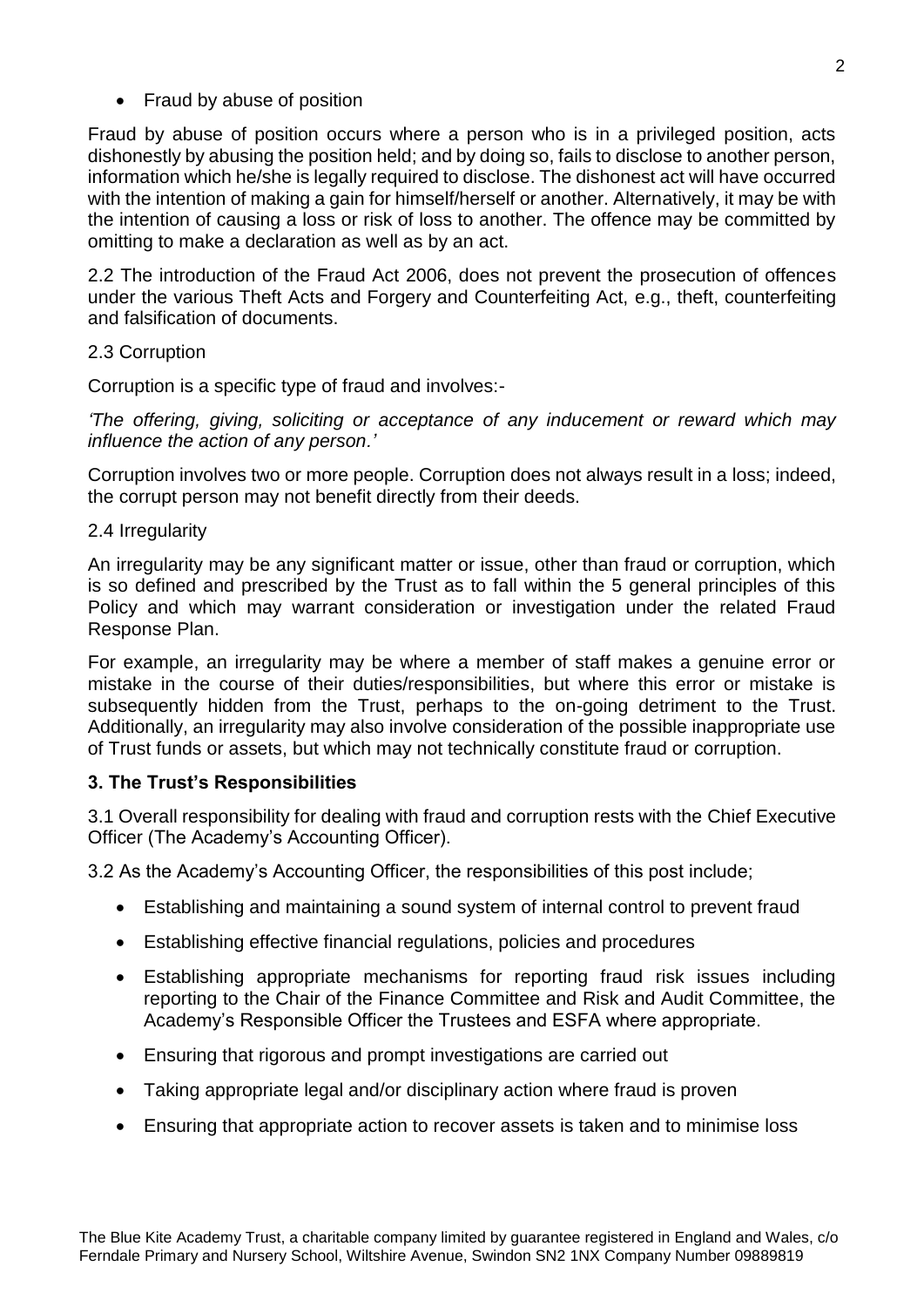3.3 Trustees and staff in positions of financial responsibility and authorisation are required to provide their Governing Body with information concerning their direct or indirect pecuniary interest, and those of close family members, via the annual Declaration of Interest Form and to keep that information up to date.

# **4. Line Management Responsibility**

4.1 Line managers are responsible for ensuring that an adequate system of internal control exists within their areas of responsibility and that those controls are effective. The responsibility for the prevention and detection of fraud therefore, rests primarily with the managers. There is a need for all managers to assess the types of risk that their individual department is exposed to; to review and test those control systems regularly; to ensure that controls are being complied with; and to satisfy themselves that their systems continue to operate effectively.

4.2 Line managers must be alert to the possibility that unusual events or transactions could be symptoms of fraud or attempted fraud. Fraud may also be highlighted as a result of specific management checks or be brought to management's attention by a third party.

4.3 Regular internal scrutiny is a valuable resource for advice and assistance on control issues. The audits provide an opinion to the Accounting Officer, the Chair of the Finance Committee and to Trustees on the adequacy of arrangements for managing the risk of fraud and assisting in the deterrence and prevention of fraud by examining and evaluating the effectiveness of controls. In terms of establishing and maintaining effective controls it is generally desirable that:

a) There is a separation of duties so that control of key functions does not rest with one staff member

b) When new systems are being designed, safeguards against fraud are considered at an early stage and tested throughout implementation.

# **5. Staff Responsibilities**

5.1 It is the responsibility of all members of staff within the Trust to ensure that public funds controlled by the Trust are safeguarded against fraud. Staff must alert their line manager if they believe an opportunity for fraud exists because of poor procedures or controls. Staff must report any suspicion of fraud immediately to their line manager (or other person in authority where appropriate) who should record this and report it to the CEO, in the event that the allegations of malpractice are to be made against the CEO, to the Chair of the Finance Committee. Staff are required to cooperate fully with any internal checks, reviews or fraud investigations and to comply with relevant policies and procedures. Failure to

comply may result in disciplinary action.

5.2 All employees have the right to "blow the whistle" on what they perceive to be a cause of serious concern or malpractice. All staff should familiarise themselves with the Academy's Whistleblowing' policy and in particular the protection afforded them under the Public Disclosure Act 2014. The Trust assures all staff that they will not suffer in any way as a result of reporting reasonably held suspicions.

5.3 The Trust subscribes to the seven principles of public life set out in the Nolan Committee's first report, Standard in Public Life.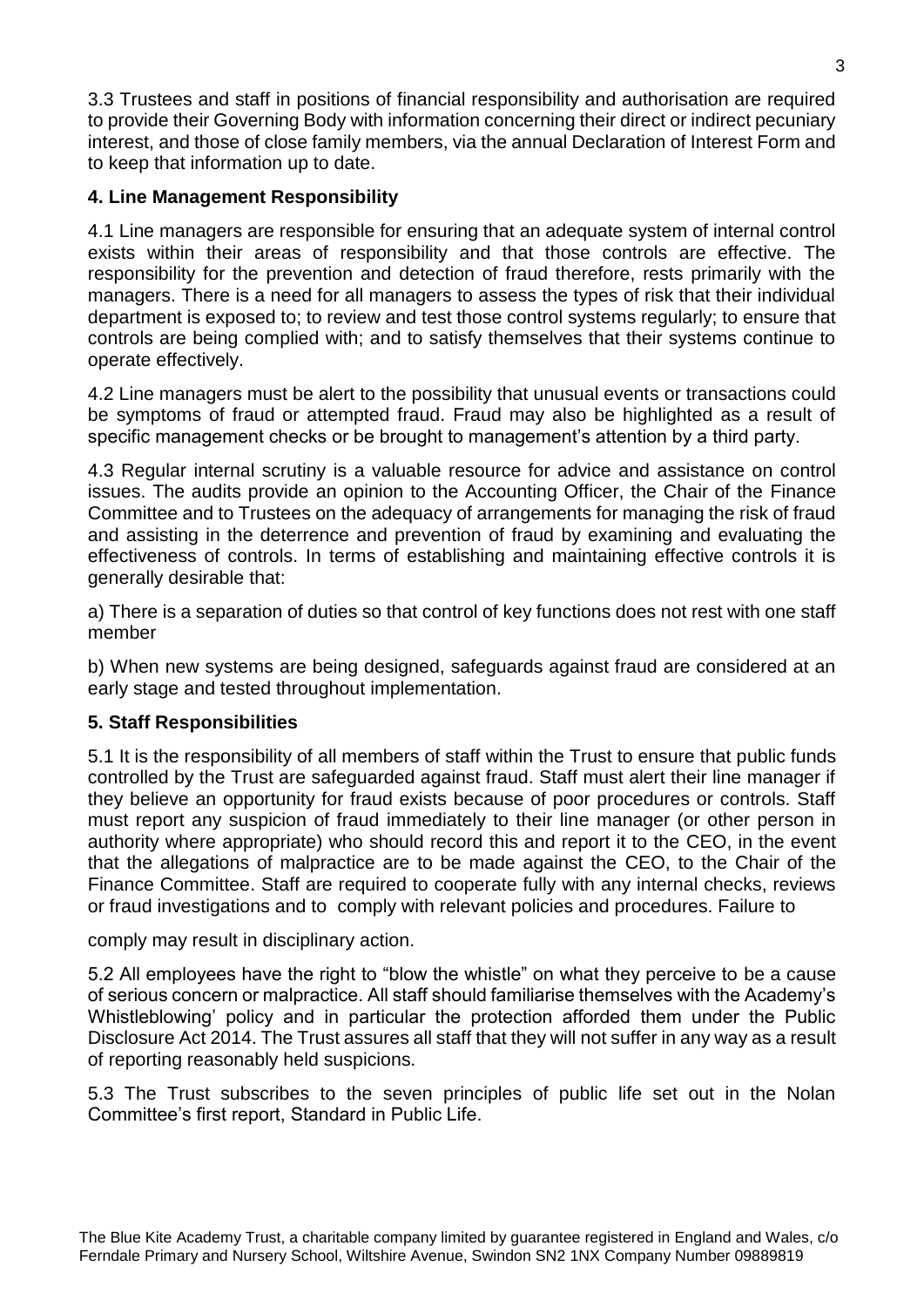### **The Seven Principles of Public Life**

- Selflessness Holders of public office should take decisions solely in terms of the public interest. They should not do so in order to gain financial or other material benefits for themselves, their family or their friends.
- Integrity Holders of public office should not place themselves under any financial or other obligation to outside individuals or organisations that might influence them in the performance of their official duties.
- Objectivity In carrying out public business, including making public appointments, awarding contracts, or recommending individuals for rewards and benefits, holders of public office should make choices on merit.
- Accountability Holders of public office are accountable for their decisions and actions to the public and must submit themselves to whatever scrutiny is appropriate to their office.
- Openness Holders of public office should be as open as possible about all the decisions and actions that they take. They should give reasons for their decisions and restrict information only when the wider public interest clearly demands.
- Honesty Holders of public office should promote and support these principles by leadership and example.
- Leadership Holders of public office should exhibit these principles in their own behaviour and treat others with respect. They should actively promote and robustly support the principles and challenge poor behaviour wherever it occurs.

# **6. Fraud Response Plan**

6.1 The Trust would follow the Academy's Disciplinary Policy and potentially involve, where necessary and appropriate the: -

- a) Trustees
- b) Academy's external auditors and/or legal representatives
- c) Police
- d) ESFA contact

# **7. Creating an Anti-Fraud Culture**

7.1 The creation of an anti-fraud culture underpins all other work to counter fraud.

Staff within the Trust must understand the risk to fraud faced by the organisation; that fraud is serious and that it diverts valuable resources from its intended objective. The Trust recognises the importance of training in the delivery of high quality services and the Trust supports the concept of fraud awareness training for key staff involved with internal control systems, where this is deemed appropriate.

# **8. Detection and Investigation**

8.1 Where a fraud is detected or suspected, initial responsibility for investigating the matter rests with the CEO who has been nominated as the Trust's Investigating Officer. In their absence, or if the CEO is in any way alleged to be involved in the fraud, responsibility for investigating the matter rests with the Chair of the Finance Committee or in their absence one of the sponsor trustees.